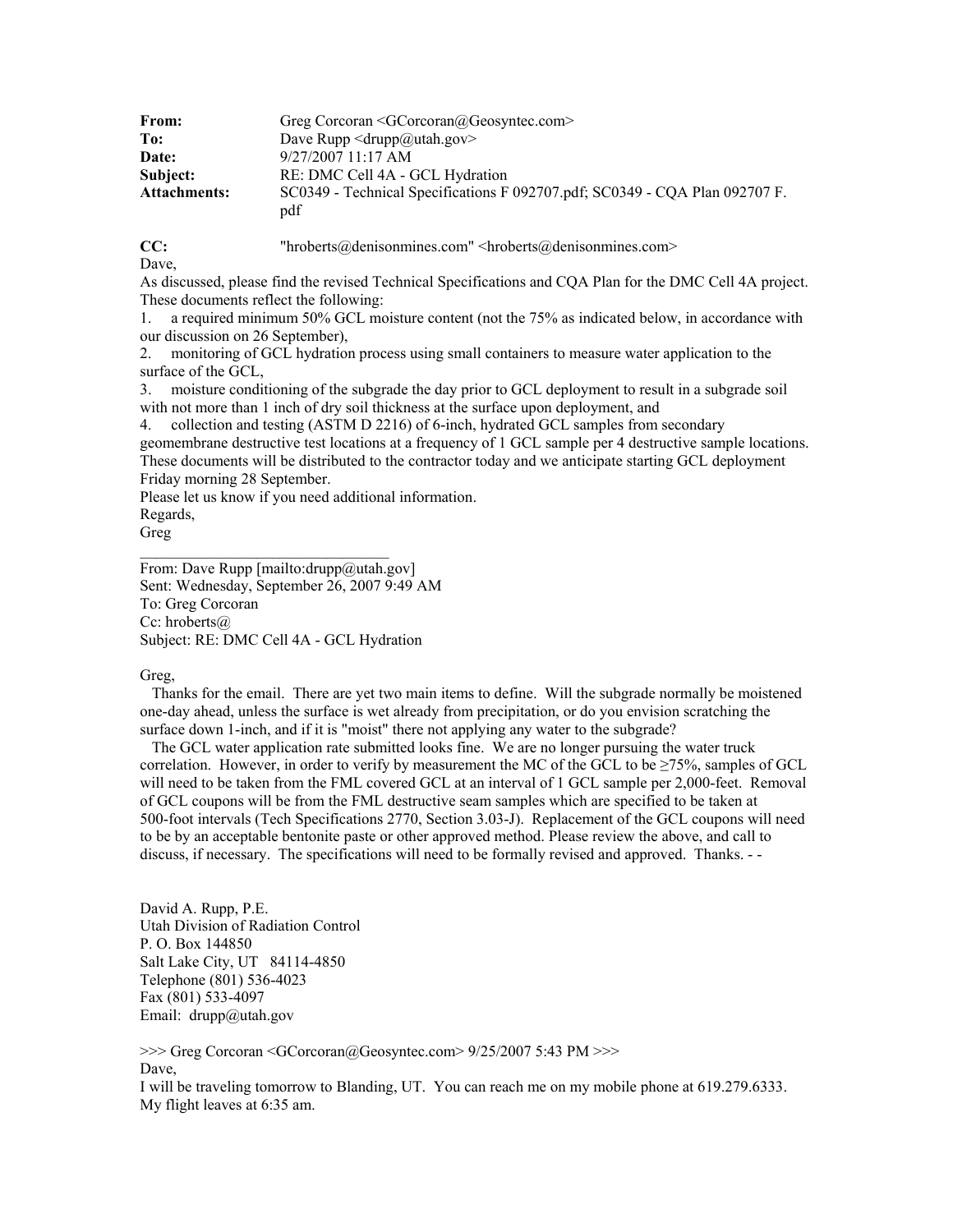In regards to the water truck measurement, although it would be a good check on the amount of water applied, I don't believe that this is accurate enough. Water trucks typically do not have a means to measure the water quantity in the tank, nor is it feasible to estimate the quantity in the truck based on a site gage  $(1/3)$ full vertically will not equal 1/3 of the volume based on the tank shape). Remember that with a 2 hour window, the contractor will likely be hydrating smaller areas of GCL to make sure they get covered expeditiously, which will require smaller amounts of water. This will be very difficult to track with any level of accuracy.

I think that this will just cloud the data with respect to the amount of water applied and would not advise using this method.

Regards, Greg

From: Dave Rupp [mailto:drupp@utah.gov] Sent: Tuesday, September 25, 2007 3:51 PM To: Greg Corcoran Cc: hroberts@denisonmines.com Subject: Re: DMC Cell 4A - GCL Hydration

Greg,

 Thanks. I will contact you on your figures tomorrow. I am here at 6:45 a.m. if you wish to contact me early. After internal meetings, an additional field control measure we need is for the volume of water applied from the water truck to the GCL area be averaged, as an additional check to the can depth. This volume over the area applied can then be compared to the required application rate, to verify it meets that minimum rate, and then if deficient, necessary additional water can be added. Please include this task to be documented by the field qa/qc manager. - -

David A. Rupp, P.E. Utah Division of Radiation Control P. O. Box 144850 Salt Lake City, UT 84114-4850 Telephone (801) 536-4023 Fax (801) 533-4097 Email: drupp@utah.gov

>>> Greg Corcoran <GCorcoran@Geosyntec.com> 9/25/2007 4:19 PM >>> Dave,

As we discussed in our phone conversation this afternoon, Geosyntec will require the contractor to moisture condition the subgrade in an area to be covered with GCL the following day. Soil conditions will be moist to no less than 1 inch from the surface (i.e. the top one inch of subgrade soil can be dry).

During GCL hydration, Geosyntec will deploy a small can on the surface of the GCL to measure the quantity of water applied to the surface. This testing will be performed at a minimum of once per acre of GCL deployed.

Subsequent to spraying the GCL surface with water, the contractor will be required to cover the GCL with geomembrane within 2 hours. Based on pan evaporation rates for Mexican Hat, Utah (closest weather station to the site that reports pan evaporation rates), a monthly average of 9.37 inches of pan evaporation occurs in September and a monthly average of 5.52 inches of pan evaporation occurs in October. Using the September pan evaporation value and assuming that evaporation occurs during the approximately 12 hours of daylight and half as much evaporation occurs in the 12 night hours (18 hours of equal evaporation during a single day) and a total of 30 days in July, the estimated pan evaporation rate is approximately 0.017 inches per hour. Over a time period of 2 hours, a conservative estimate of water volume that could evaporate from free standing water is approximately 0.034 inches.

Calculating the amount of water necessary for the hydration of 14% moisture content GCL, with a mass per